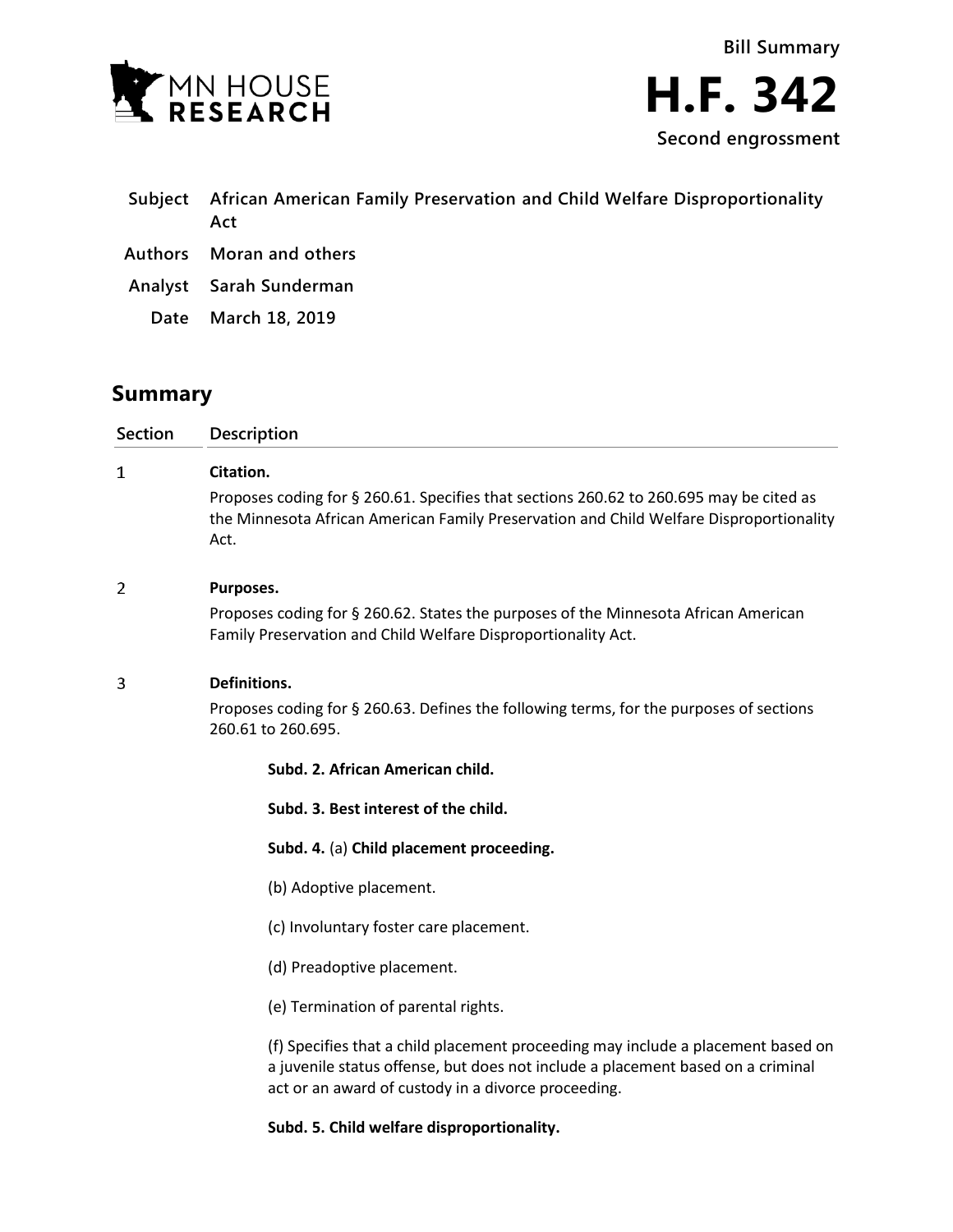**Subd. 6. Commissioner.**

**Subd. 7**. **Customized efforts.**

**Subd. 8. Disproportionately represented child.**

**Subd. 9. Family-based services**.

**Subd. 10. Local social services agency.**

**Subd. 11. Parent.**

**Subd. 12. Relative.**

**Subd. 13. Sexual abuse.**

**Subd. 14. Substantial child endangerment.**

#### $\overline{4}$ **Duty to prevent out-of-home placement and promote family reunification.**

Proposes coding for § 260.64.

(a) Requires the local social services agency to make customized efforts to prevent out-ofhome placement of an African American or other disproportionately represented child, eliminate the need for the child's removal, and reunify the child and family as soon as possible.

(b) Requires the implementation of a 60-day in-home safety plan with a family before an African American or other disproportionately represented child is removed, except in cases of alleged sexual abuse, physical abuse, or egregious harm.

(c) Requires the court to review the local social services agency's provision of customized efforts to an African American or other disproportionately represented child alleged to be in need of protective services, and to require documentation of services provided to the family and child. Requires the court to order immediate remedial family-based services if customized efforts were not made.

(d) Prohibits a court from ordering an out-of-home permanency placement for an African American or other disproportionately represented child, except in emergency circumstances, unless the court finds that the local social services agency made the customized efforts required under this section, including the provision of family-based services.

(e) Prohibits a court from ordering an out-of-home permanency placement for an African American or other disproportionately represented child absent clear and convincing evidence that multiple risk factors are present in the child's home, except in cases of alleged sexual abuse, physical abuse, or egregious harm.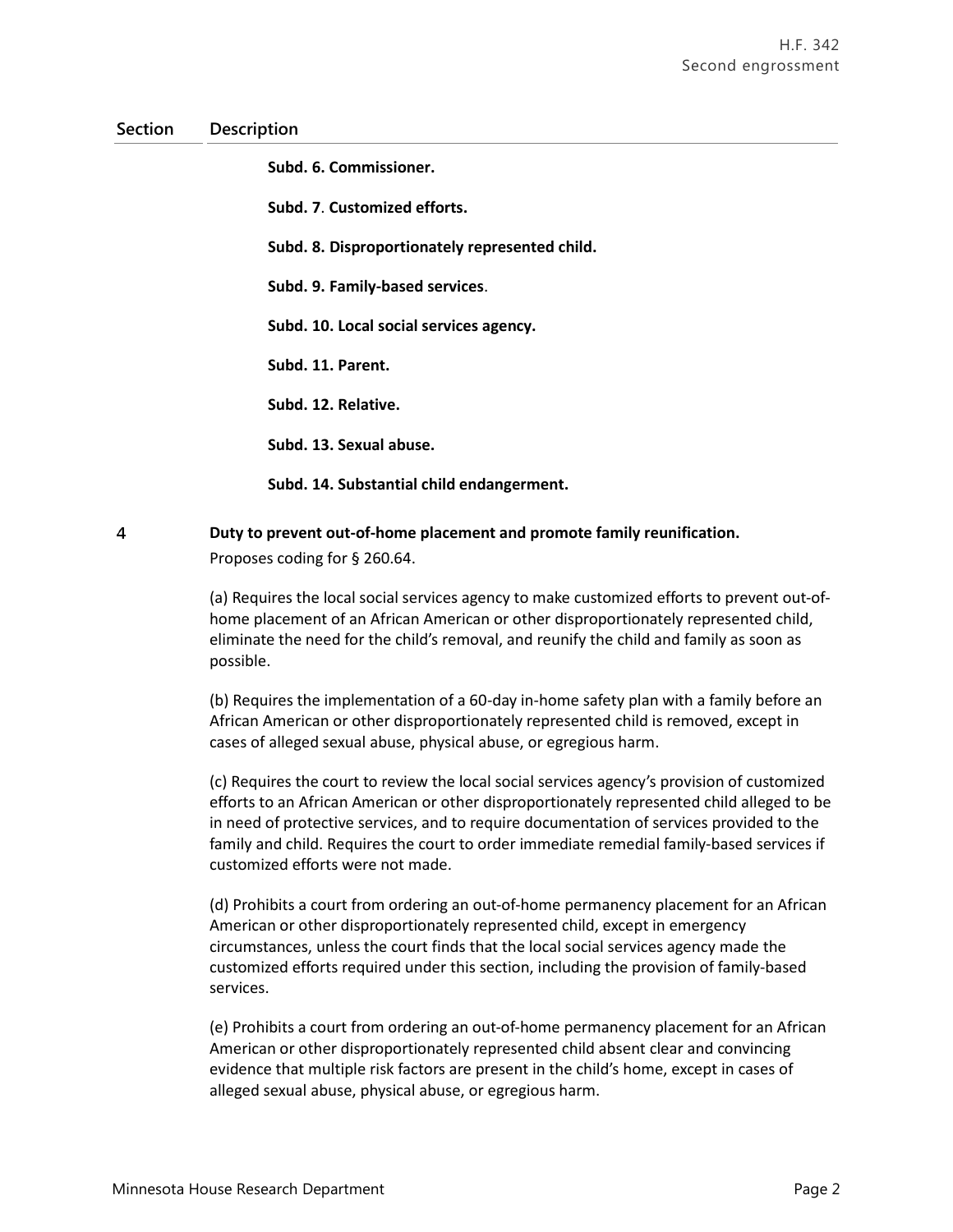#### 5 **Temporary out-of-home placement.**

Proposes coding for § 260.65.

(a) Requires the responsible local social services agency to make customized efforts to locate a child's relatives, notify them of the need for a foster home, and provide them with legal resources, before an African American or other disproportionately represented child is placed in foster care. Requires the agency to inform the relatives of the option to become a placement resource, and of the possibility of the need for a permanent placement. Allows for these notices within 48 hours of a child's removal, if prior notice is not practicable. Requires the local agency to keep detailed records of the efforts made under this section.

(b) Requires the local social services agency to temporarily place an African American or other disproportionately represented child with the willing and able noncustodial parent, after an immediate assessment of the parent's ability to care for the child.

(c) Requires the local social services agency to comply with the custodial parent or legal custodian's request to temporarily place the child with a selected relative, if placement with either parent would endanger the child's health, safety, or welfare, after an immediate assessment of the relative's ability to care for the child.

(d) Requires the local social services agency to provide reasonable time to a noncustodial parent or selected relative to remedy minor disqualifications.

(e) Requires specific findings of fact if the local social services agency determines that the child cannot be placed with a relative or noncustodial parent.

#### 6 **Emergency removal hearing.**

 $\overline{7}$ 

Proposes coding for § 260.66. Specifies that parent of an African American or other disproportionately represented child in an emergency protective care hearing has the right to be represented by an attorney.

## **Termination of parental rights; child placement proceedings.**

Proposes coding for § 260.67.

**Subd. 1. Termination of parental rights not permitted.** (a) Prohibits a court from terminating the parental rights of an African American or other disproportionately represented parent based solely on a failure to meet case plan requirements.

(b) Prohibits a court from terminating the parental rights of an African American parent in child placement proceedings that do not involve alleged: sexual abuse; egregious harm; murder; murder of an unborn child; manslaughter; manslaughter of an unborn child; assault; felony domestic assault; domestic assault by strangulation; kidnapping; solicitation, inducement and promotion of prostitution; engaging in, hiring, or agreeing to hire a minor to engage in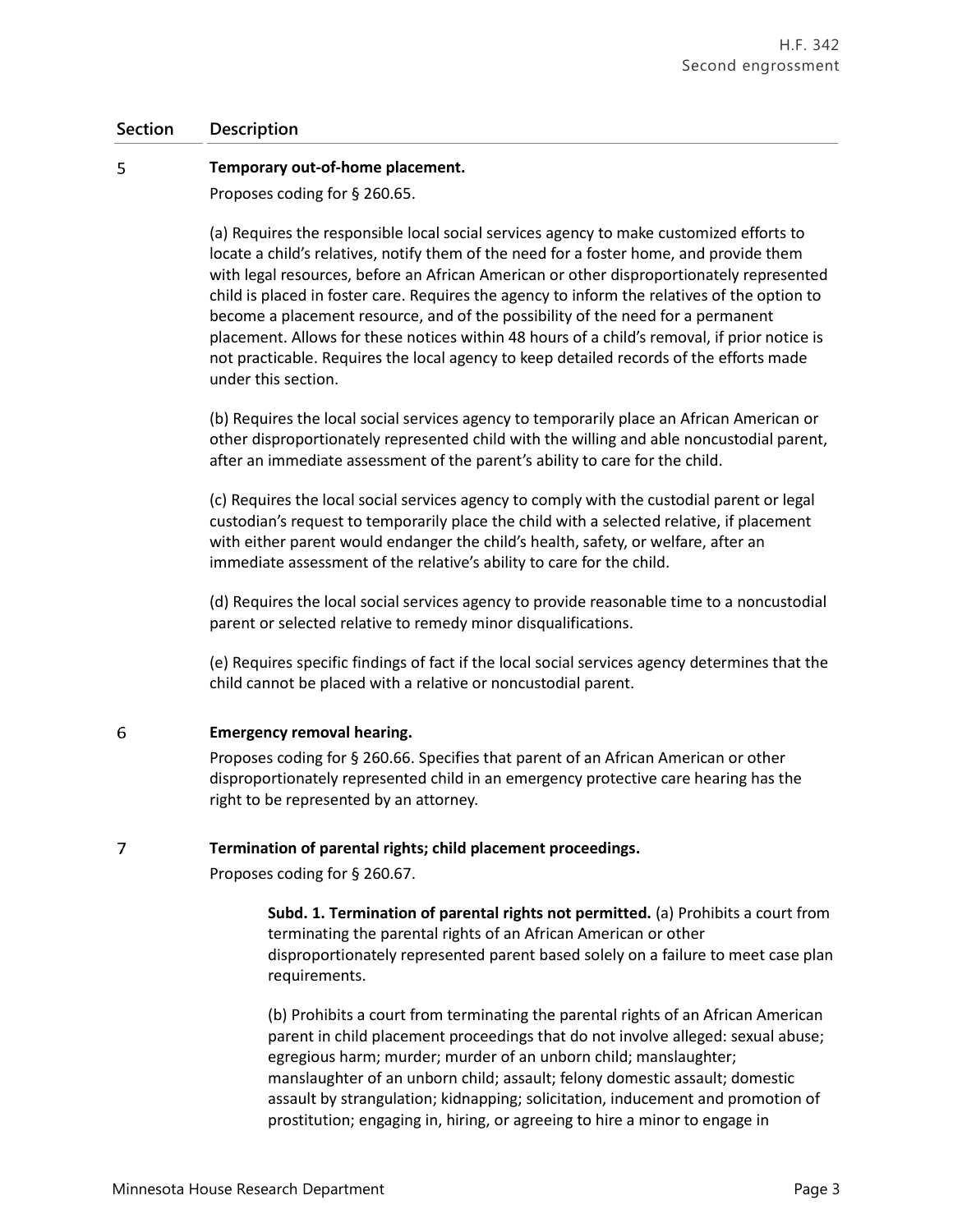prostitution; possession of pornographic work involving minors; criminal sexual conduct; solicitation of children to engage in sexual conduct; criminal malicious punishment, neglect, or endangerment of a child; use of a minor in sexual performance; or failing to protect a child from egregious harm.

Requires the court to, if possible, transfer permanent legal and physical custody to a relative or third party, if the court determines that the child needs to be in out-of-home placement.

**Subd. 2. Appeals.** Allows an African American or other disproportionately represented parent to appeal a termination of parental rights within 120 days of receiving notice of the court's order.

#### 8 **Local welfare agency conduct.**

Proposes coding for § 260.68. (a) Prohibits a local social services agency child welfare employee from knowingly: (1) making untrue statements about any child protection case; (2) intentionally withholding material case information; or (3) fabricating or falsifying any documents or evidence in a child protection case.

(b) Specifies that any local social services agency child welfare employee who commits the above actions may be subject to adverse employment action.

(c) Requires the local social services agency to notify DHS child welfare disproportionality specialists (created in this bill) of steps taken to investigate and remedy the conditions leading to removal of an African American or other disproportionately represented child within seven days after screening in a report or initiating an out-of-home placement. Requires the local social services agency to cooperate with the specialists and the African American and Disproportionality Child Welfare Oversight Council.

(d) Requires the local social services agency to notify the DHS child welfare disproportionality specialists by registered mail of a pending proceeding involving any involuntary adoptive or preadoptive placement involving an African American or other disproportionately represented child. Sets forth additional procedures for adoptive or preadoptive placements of African American or other disproportionately represented children.

(f) Requires local social services agencies to conduct a case review every 24 months after 2019, and report findings to the county board, related child welfare committees, the Children's Justice Initiative team, the African American and Disproportionality Child Welfare Oversight Council, community stakeholders within six months. Specifies what the case review must include.

(f) Specifies additional requirements for the local social services agency case review.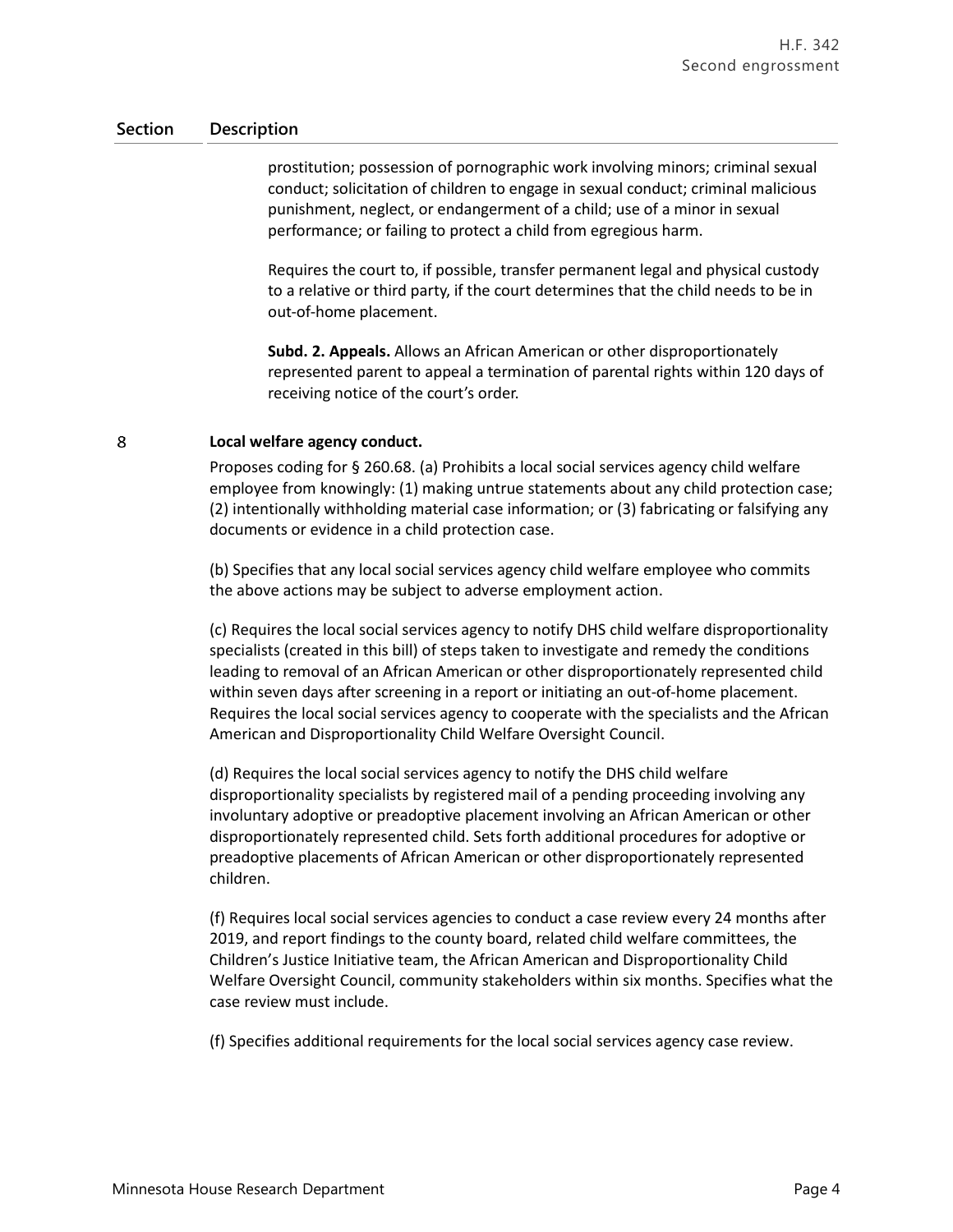(g) Requires any local social services agency with a disproportionate rate of child welfare outcomes to create a remediation plan to address the factors that led to disproportionate outcomes. Specifies what the plan must include.

(h) Specifies that a local social services agency will be fined for noncompliance with these requirements.

#### 9 **African American and Disproportionality Child Welfare Oversight Council.**

Proposes coding for § 260.69.

**Subd. 1. Creation.** Creates the African American and Disproportionality Child Welfare Oversight Council, appointed by the commissioner. Specifies the purpose of the council, and the terms, compensation, and removal of members. Specifies that the council does not expire.

**Subd. 2. Membership.** Specifies that the council shall have 33 members; specifies membership requirements.

**Subd. 3. Meeting.** Requires the council to meet at least eight times per year.

**Subd. 4. Duties.** Establishes the council's duties, including: (1) monitoring and data collection on African American and other disproportionately represented children in out-of-home placement; (2) monitoring and reviewing case plans; (3) partnering with child welfare disproportionality specialists to screen foster care settings; (4) public policy activities; (5) coordinating stakeholder and agency efforts to improve child welfare outcomes for or disproportionately represented children; (6) public awareness campaign on child welfare racial disparities; (7) partnering with child welfare disproportionality specialists to provide services; and (8) partnering with DHS and local agencies to ensure child welfare employees reflect a county's population.

**Subd. 5. Data considerations for case review.** Outlines the council's access to specific data, and how that data and information must be treated and protected.

**Subd. 6. Annual report.** Requires the council to issue an annual report to the legislature on its activities.

#### 10 **Child welfare disproportionality specialists.**

Proposes coding for § 260.694.

**Subd. 1. Establishment.** Requires the commissioner of human services to appoint six child welfare disproportionality specialists to provide assistance to counties and monitor child welfare processes.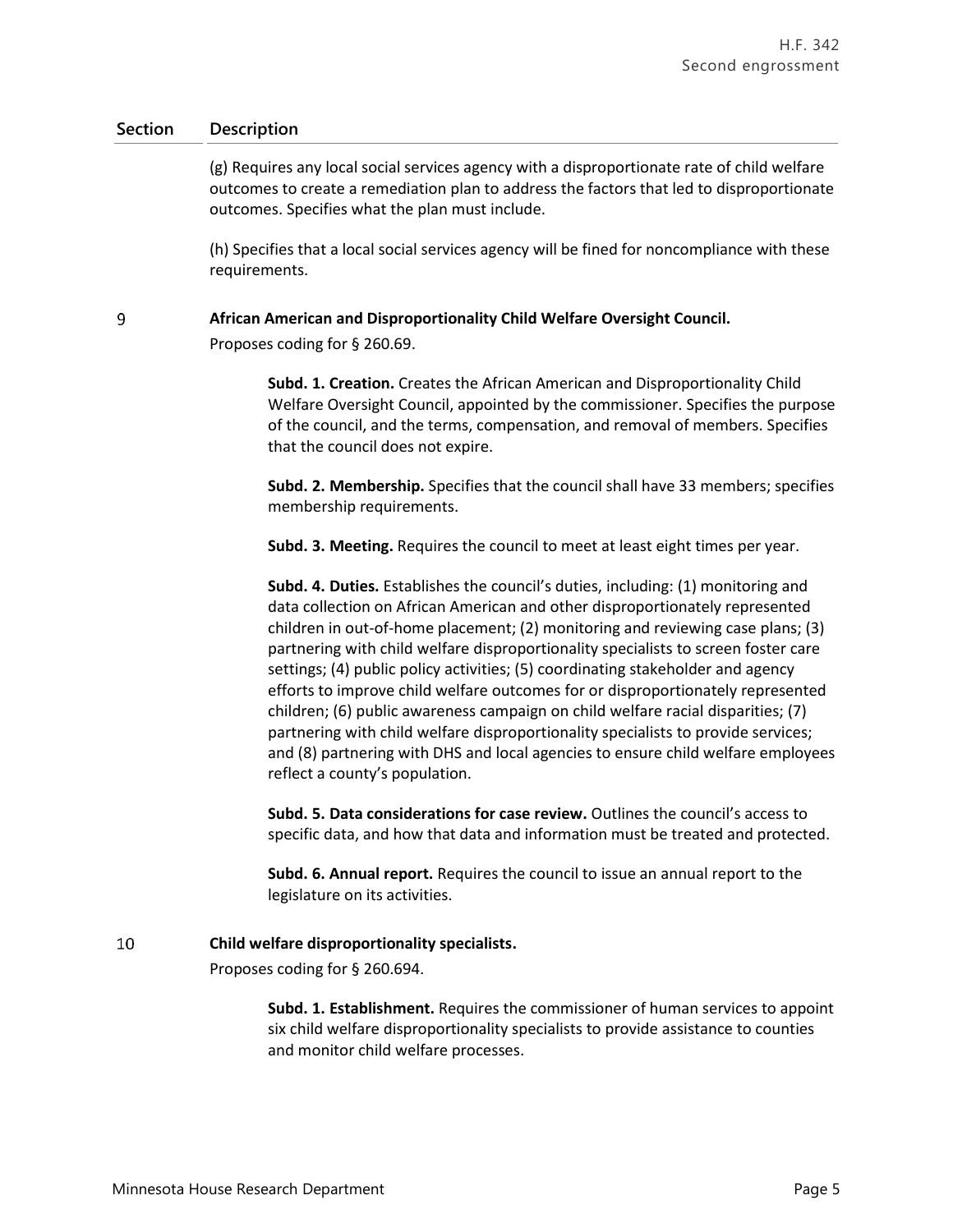**Subd. 2. Location.** Specifies that two specialists will serve Hennepin County, two will serve Ramsey County, and two will serve northern and southern Minnesota.

**Subd. 3. Duties.** Specifies functions of the child welfare disproportionality specialists, including:

Assigns the following duties to the department:

(1) assist with development and review of child welfare training system curriculum;

(2) provide on-site technical assistance to counties;

(3) monitor the number of African American and other disproportionately represented children in out-of-home placement;

(4) directly oversee, review, and consult on case plans to ensure compliance with the act;

(5) screen foster care settings;

(6) establish and administer a request for proposals process for child welfare disparity and disproportionality grants; monitor grant activities; provide technical assistance; and

(7) coordinate housing, employment, and education assistance services.

**Subd. 4. Report.** Requires a quarterly report to the African American and Disproportionality Child Welfare Oversight Council, and an annual census of disproportionately represented children residing in out-of-home placements statewide.

#### 11 **Child welfare disparities and disproportionality grants.**

Proposes coding for § 260.695. Directs the commissioner to provide grants to organizations and programs led by African Americans or persons from other disproportionately represented groups via an RFP process, to provide primary support for programs to implement this act. Lists services eligible for grant funding and services ineligible for grant funding.

#### 12 **Petition.**

Amends § 260C.329, subd. 3. Allows a legal parent or a county attorney to file a petition for reestablishment of the parent-child relationship. Specifies filing fee requirements. Modifies petition requirements in the following ways:

 removes requirement that the county attorney and social services agency agree that reestablishment of the parent-child relationship is in the child's best interests, unless the county attorney files the petition;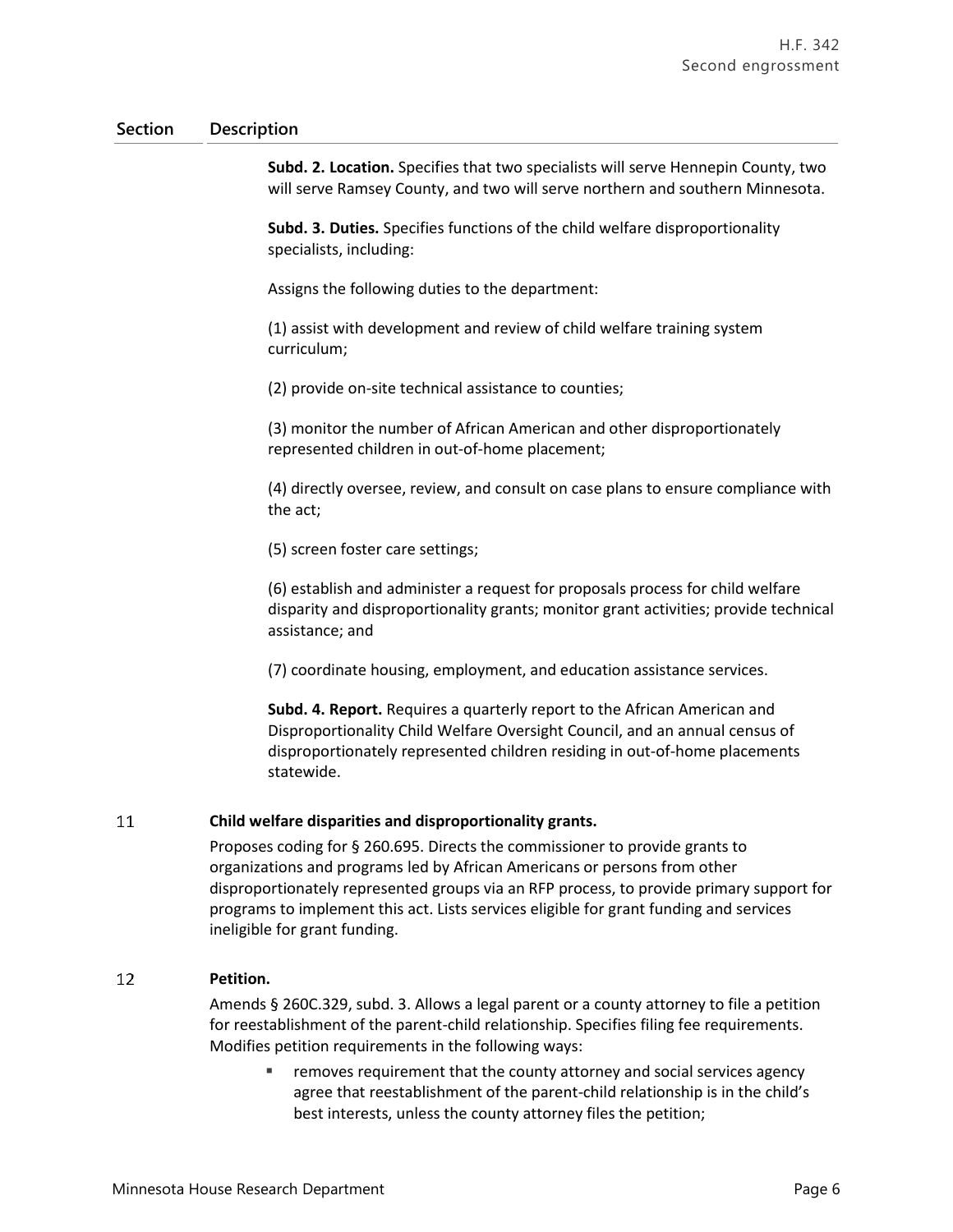- reduces amount of time a child must have been in foster care after the termination of parental rights from 36 months to 24 months;
- removes minimum age requirement.

#### 13 **Contents of parent's petition.**

Adds subd. 3a to § 260C.329. Specifies that a parent's petition to reestablish the parentchild relationship must be signed under oath and state:

- (1) petitioner's name, date of birth, and address;
- (2) child or children's name and date of birth;
- (3) petitioner's relationship to child or children;
- (4) why reunification is sought and why it is in the child's best interest;
- (5) details about the termination of parental rights;
- (6) steps taken toward personal rehabilitation;

(7) how the petitioner has corrected the conditions that lead to the termination of parental rights;

- (8) reasons the petitioner is willing and able to care for the child; and
- (9) all prior reunification requests by the petitioner.

#### 14 **Service of petition on the parties.**

Amends § 260C.329, subd. 7. Removes the parent whose rights were terminated from the list of persons who must be served with a petition for reestablishment of parental rights (since the parent is the person who files the petition, pursuant to the changes in this bill); adds the county attorney and social services agency to the list of persons who must be served.

#### 15 **Hearing.**

Amends § 260C.329, subd. 8. Modifies evidence required for a court to grant a petition for reestablishment of the parent-child relationship by removing the minimum age requirement and reducing the amount of time a child must have been in foster care after the termination of parental rights from 36 months to 24 months.